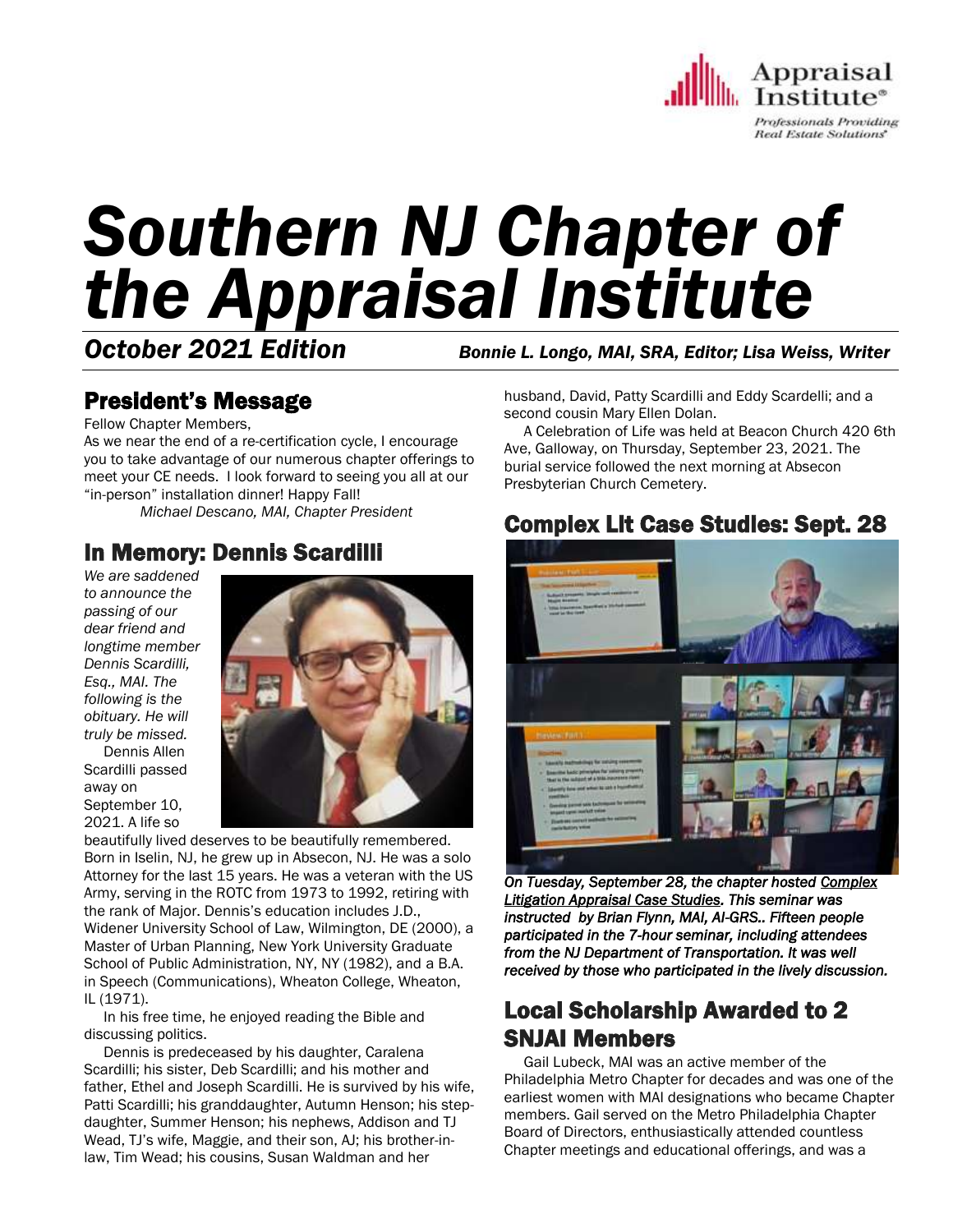

tireless advocate for and supporter of other women pursuing the MAI designation. After Gail passed away in December of 2019, the Philadelphia Metro chapter received generous unsolicited donations in her honor, intended to be given away in the form of scholarships in Gail's name, to support other women pursuing the MAI designation.

 The chapter asked for women to apply for scholarships this summer. Scholarship funds for Appraisal Institute Chapter-based education expenses were to be awarded. Applicants may be from AI Region VI: PA, NJ , MD, Wash DC or DE and courses must be taken within Region VI.

 The Philadelphia Metro Chapter awarded six scholarships; two were to our Southern NJ Chapter members. Congratulations to Jessica Klauder and Jessica Mazzetta!!!!

 Awards were made at the Philadelphia Metro Chapter Meeting on September 28th at the Manufacturer's Country Club, Ft. Washington, PA.

## SNJDC Public Policy Speaker Series

On August 24th, SNJAI Executive Director Lisa Weiss

represented the chapter at the Southern New Jersey Development Council Public Policy Speaker Series, held at Rowan University Rohrer College of Business. The featured speaker was NJ DOT Commissioner Diane



Gutierrez-Scaccetti. This speaker series provides an opportunity to hear the views and plans from New Jersey's Congressional and Legislative Delegation as well as key state policy makers. SNJDC offers you an excellent opportunity to meet with business associates and elected officials and to showcase your business/organization. (Pictured: Commissioner Gutierrez-Scaccetti and Rowan University President Ali Houshmand.)



## ●●●●●●●●●●●●●●●●●●●●●●●●●●●●

## SNJAI UPCOMING EVENTS

[Visit](http://www.myappraisalinstitute.org/education/southernNewJersey) our website for registration links[: www.ai-snj.org](http://www.ai-snj.org/) 

## September Symposium : *The Heart of the Assignment: A Solid Highest and Best Use Analysis!*

Thursday, October 7, 2021 (Zoom) 3 CE hrs Instructor: Susanne Curran, MAI, AI-GRS

[https://ai.appraisalinstitute.org/eweb/DynamicPage.aspx?](https://ai.appraisalinstitute.org/eweb/DynamicPage.aspx?webcode=AIChapterRegistration&Reg_evt_key=F598E271-CCC4-4A32-A112-46BDC53E7C0D&goback=0) [webcode=AIChapterRegistration&Reg\\_evt\\_key=F598E271-](https://ai.appraisalinstitute.org/eweb/DynamicPage.aspx?webcode=AIChapterRegistration&Reg_evt_key=F598E271-CCC4-4A32-A112-46BDC53E7C0D&goback=0) [CCC4-4A32-A112-46BDC53E7C0D&goback=0](https://ai.appraisalinstitute.org/eweb/DynamicPage.aspx?webcode=AIChapterRegistration&Reg_evt_key=F598E271-CCC4-4A32-A112-46BDC53E7C0D&goback=0)

#### Artificial Intelligence, AVMs, and Blockchain: Implications for Valuation

Thursday, October 14, 2021 (Zoom) 4 CE hrs Instructor: Mark Linne, MAI, SRA (COURSE DEVELOPER) [https://ai.appraisalinstitute.org/eweb/DynamicPage.aspx?](https://ai.appraisalinstitute.org/eweb/DynamicPage.aspx?webcode=EventInfo&Reg_evt_key=2A801FE8-67A9-4FB9-A203-0584F8070CC3&goback=0) [webcode=EventInfo&Reg\\_evt\\_key=2A801FE8-67A9-4FB9-](https://ai.appraisalinstitute.org/eweb/DynamicPage.aspx?webcode=EventInfo&Reg_evt_key=2A801FE8-67A9-4FB9-A203-0584F8070CC3&goback=0) [A203-0584F8070CC3&goback=0](https://ai.appraisalinstitute.org/eweb/DynamicPage.aspx?webcode=EventInfo&Reg_evt_key=2A801FE8-67A9-4FB9-A203-0584F8070CC3&goback=0)

#### Getting It Right from the Start: A Workout Plan for Your Scope of Work

Wednesday, October 27, 2021 (Zoom) 7 CE hrs Instructor: Robert L Moorman, MAI, SRA, AI-GRS [https://ai.appraisalinstitute.org/eweb/DynamicPage.aspx?](https://ai.appraisalinstitute.org/eweb/DynamicPage.aspx?webcode=EventInfo&Reg_evt_key=21B022B0-7AD2-4FFE-80FF-4B17BC6BAADE&goback=0) [webcode=EventInfo&Reg\\_evt\\_key=21B022B0-7AD2-4FFE-](https://ai.appraisalinstitute.org/eweb/DynamicPage.aspx?webcode=EventInfo&Reg_evt_key=21B022B0-7AD2-4FFE-80FF-4B17BC6BAADE&goback=0)[80FF-4B17BC6BAADE&goback=0](https://ai.appraisalinstitute.org/eweb/DynamicPage.aspx?webcode=EventInfo&Reg_evt_key=21B022B0-7AD2-4FFE-80FF-4B17BC6BAADE&goback=0)

## 7Hr. Nat'l USPAP Update

Friday, Oct. 29, 2021 (Zoom) 7 CE hrs Instructor: Brian Flynn, MAI, AI-GRS

[https://ai.appraisalinstitute.org/eweb/DynamicPage.aspx?](https://ai.appraisalinstitute.org/eweb/DynamicPage.aspx?webcode=EventInfo&Reg_evt_key=7AF00ADD-B689-4AE1-926E-EBE435640AEA&goback=0) [webcode=EventInfo&Reg\\_evt\\_key=7AF00ADD-B689-4AE1-](https://ai.appraisalinstitute.org/eweb/DynamicPage.aspx?webcode=EventInfo&Reg_evt_key=7AF00ADD-B689-4AE1-926E-EBE435640AEA&goback=0) [926E-EBE435640AEA&goback=0](https://ai.appraisalinstitute.org/eweb/DynamicPage.aspx?webcode=EventInfo&Reg_evt_key=7AF00ADD-B689-4AE1-926E-EBE435640AEA&goback=0)

## SAVE THE DATE! 2022 Installation of Officers/Directors Holiday Dinner & Chapter Meeting

*Thursday, December 2nd at the Adelphia Restaurant* Special Guest: Rodman Schley, MAI, SRA (2021 National President of the Appraisal Institute)

#### If you have classes/seminars/speaker suggestions, please contact Lisa -- we want to offer what you need!

●●●●●●●●●●●●●●●●●●●●●●●●●●●●

# Comprehensive Exam Prep

Gary DeWeese, MAI, an instructor for the Appraisal Inst. for more than 20 years, is offering Comp Exam prep material. The cost is \$300 for the Income, \$150 for the Sales, \$150 for the Cost/HBU and \$150 for the General module material. If you purchase the first 3 modules, the General module material is free. The material is based on multiple choice type problems with detailed solutions illustrated. The material is electronically delivered the same day as ordered. For more about the material, read student reviews & learn how to order, visit www.garydeweese.com or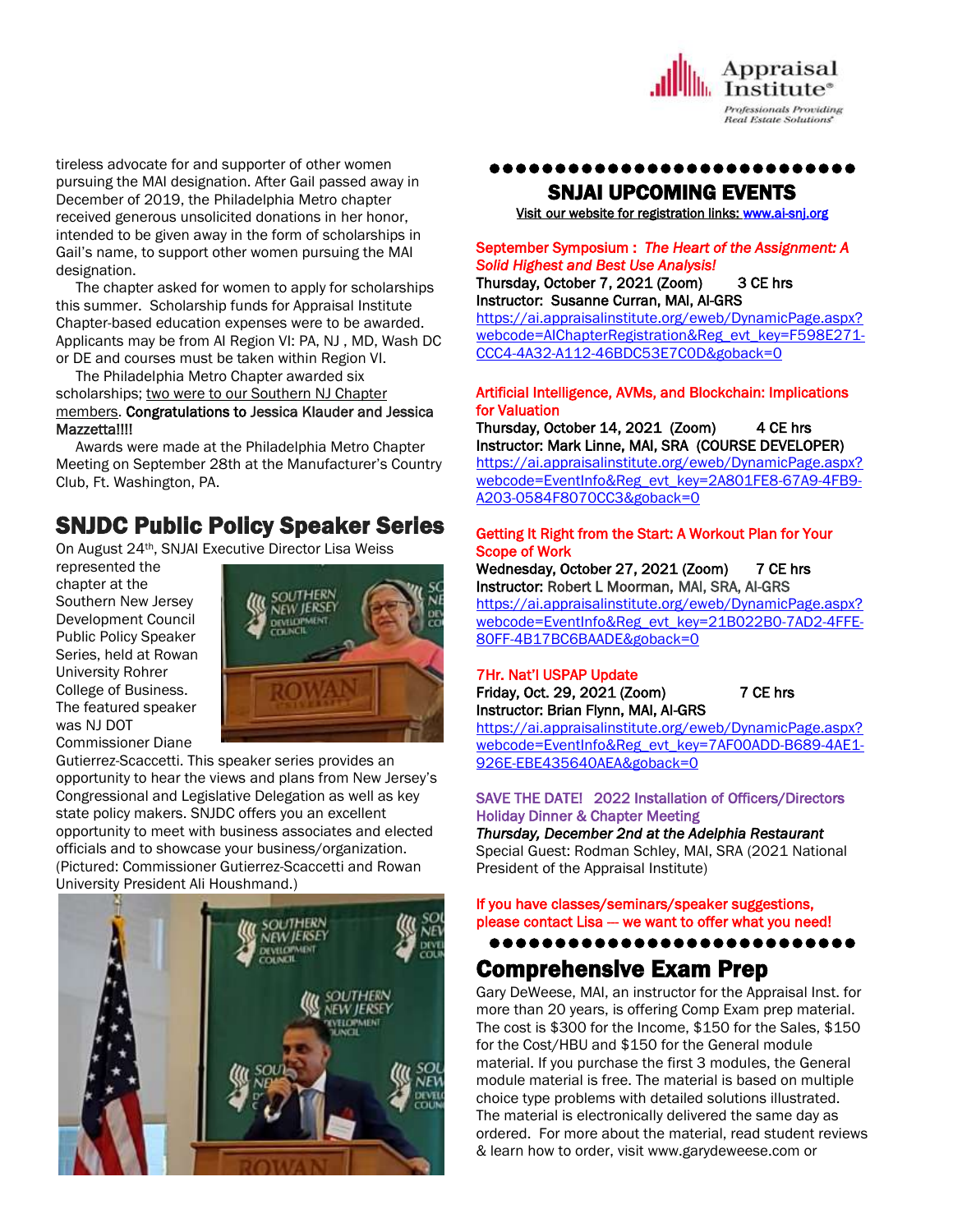

contact garydeweese@comcast.net or 925-216-8751. *Materials were developed by Gary DeWeese and are not sponsored or endorsed by the Appraisal Institute.*

## Facebook Pages for Women Appraisers



**AI Women MAI & SRA:** 

<https://www.facebook.com/groups/1742773122629563> I Am A Female Real Estate Appraiser: <https://www.facebook.com/groups/174344949428308>



**COMING SOON! Online Testing with OnVUE.** 



Beginning October 1, the Appraisal Institute will be providing the option to take exams for select courses through OnVUE.

## AI Featured Benefit: Celebrating 30 Years of LIA's Endorsed E&O Insurance Program

*The only professional liability insurance endorsed by the Appraisal Institute* 

 The Appraisal Institute endorses the oldest active program for appraisers and multi-disciplined real estate professionals nationwide. For 30, Appraisal Institute



professionals have trusted LIA with delivering high-quality Professional Liability (E&O) Insurance & risk management services. LIA is known for its reliability, experience and stability which affords great protection and high standards of care for AI insureds of the LIA program. AI meets with LIA annually to evaluate the program and to keep it updated as the needs of appraisers and the legal threats against them evolve with an overall goal of the program providing the best value proposition for AI professionals.

 In these past thirty years LIA has assisted the Appraisal Institute and the appraisal industry in changing case law to protect appraisers throughout the U.S. LIA has helped to insure, defend, and educate AI professionals and reduce their liability exposure. LIA's National Claims Counsel is headed by Claudia Gaglione of Gaglione, Dolan & Kaplan, with more than 8,500 claims handled. LIA also offers education in risk management with articles, [Claim](http://send.appraisalinstitute.org/link.cfm?r=vwtD93oHHyUAMd-FHE_JHA~~&pe=vqtDhQQ0h5r8-6nH0hGrFNgtUfFc94Zv9X7-iAPFTml-7U0ywFk4WNgkSkM762gs7puiV8uKfNOLkzxpI-RV3g~~&t=DGWz3WM5gQ--UpFxrYZAPw~~) [Alerts](http://send.appraisalinstitute.org/link.cfm?r=vwtD93oHHyUAMd-FHE_JHA~~&pe=vqtDhQQ0h5r8-6nH0hGrFNgtUfFc94Zv9X7-iAPFTml-7U0ywFk4WNgkSkM762gs7puiV8uKfNOLkzxpI-RV3g~~&t=DGWz3WM5gQ--UpFxrYZAPw~~) and liability prevention seminars.

 Learn more: [https://www.liability.com/appraisal](https://www.liability.com/appraisal-institute/)[institute/](https://www.liability.com/appraisal-institute/)

## Are you on Facebook? "Like" us: Southern NJ Chapter - Appraisal Institute

# News From National …

[Online Education:](http://www.mmsend50.com/ls.cfm?r=99596491&sid=8974475&m=957997&u=Appraise&s=http://www.appraisalinstitute.org/online) Learn at your own pace anytime,

anywhere. Top-notch Appraisal Institute courses and seminars come straight to your desktop with online education! Learn from any computer anywhere, whenever you have time. It's easy, convenient and a great way to get the education you want. Check out the current course listing now:



[https://ai.appraisalinstitute.org/eweb/DynamicPage.aspx?](https://ai.appraisalinstitute.org/eweb/DynamicPage.aspx?site=AI&webcode=AIProgramByCourseType&CourseType=online&DiscountCode=THANKYOU) [site=AI&webcode=AIProgramByCourseType&CourseType=o](https://ai.appraisalinstitute.org/eweb/DynamicPage.aspx?site=AI&webcode=AIProgramByCourseType&CourseType=online&DiscountCode=THANKYOU) [nline&DiscountCode=THANKYOU](https://ai.appraisalinstitute.org/eweb/DynamicPage.aspx?site=AI&webcode=AIProgramByCourseType&CourseType=online&DiscountCode=THANKYOU) 

Online Education click-through URL: [https://www.appraisalinstitute.org/education/online](https://www.appraisalinstitute.org/education/online-education/)[education/](https://www.appraisalinstitute.org/education/online-education/) 

## Uniform Standards of Professional Appraisal Practice

(USPAP) USPAP class participants need to purchase & bring to class their own copies of this book from the Appraisal Foundation. The USPAP document is not part of the course materials provided by the Appraisal Institute. *REMINDER: The Appraisal Standards Board (ASB) and The Appraisal Foundation (TAF) announced in February that the current edition of the Uniform Standards of Professional Appraisal Practice (USPAP) will be extended by one year. 2020-2021 USPAP will now be effective until December 31, 2022. The 7-Hour USPAP Update course will be updated this year. It will be effective until 12/31/2023.*

Scholarships The Appraisal Institute Education & Relief Foundation offers [scholarships.](http://send.appraisalinstitute.org/link.cfm?r=TyxXOooBFM-9kcaVyjABIA~~&pe=k_y06NsR9-tB3atEDYdXWLTTqBM_H3aeIPclU_7mx0sd29sU_T_sOiJTIa3747wAJXWGK_wLmsw-M82swC-Ijw~~&t=jouIQRRPlOfDkLqJe5AmNA~~) Scholarships are for courses (not exams or Capstone) and do not apply to those retaking a course. If a Candidate needs emergency assistance due to a natural disaster, medical emergency, etc., apply for assistance through the Appraisal Institute Education & Relief Foundation

## Upcoming Events

**Oct. 21-22** | Chapter Leadership Program, Virtual **Nov. 11-12** | 2021 AI Board of Directors 4th Q Meeting

Chapter Service Hours Chapter service falls under Service to the Appraisal Institute for Designated members and Practicing Affiliates wishing to receive AI Continuing Education points for that service. AI professionals will need to submit those hours themselves by logging in to their AI account. The "AI Continuing Education: An Overview" resource provides more information on how to submit CE and is available to Designated members and Practicing Affiliates within their AI account online. Find that document here: https://www.appraisalinstitute.org/assets/1/7/Al-[CE\\_Overview.pdf](https://www.appraisalinstitute.org/assets/1/7/AI-CE_Overview.pdf)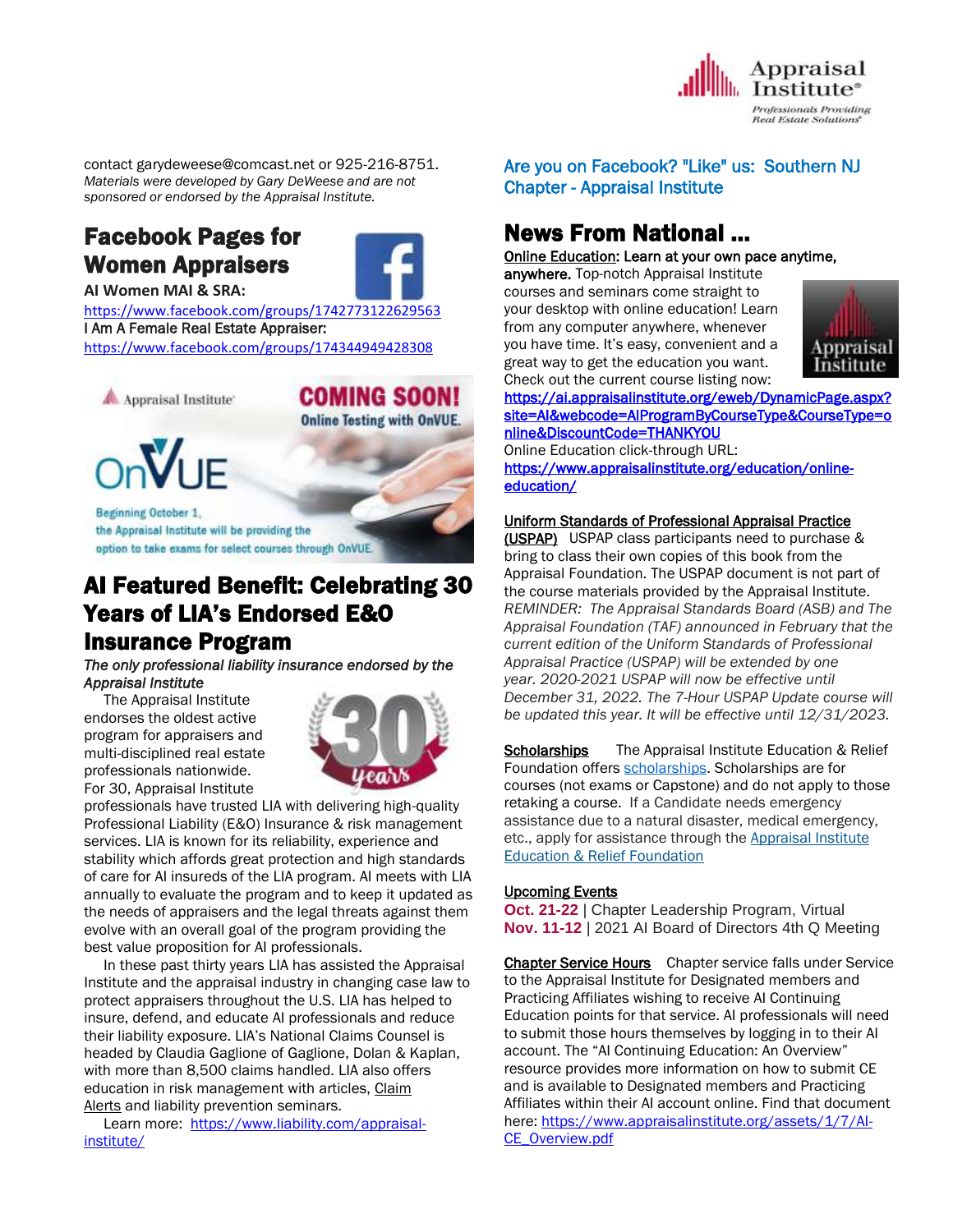

#### 45-Day Notice of Proposed Amendments to Appraisal Institute Bylaws, Regulation No. 8 and Standards of Valuation Practice: Exposure Drafts At its Nov. 11-12,

2021 meeting, the Appraisal Institute Board of Directors will consider proposed amendments to the Appraisal Institute Bylaws, Regulation No. 8 and the Standards of Valuation Practice concerning:

- Designated Member Status;
- Compensation Committee;
- Benchmarking Committee;
- Alternate Chapter Representatives to the Regional Committee; and
- Effective Date Definition.

The proposed amendments are expected to have minimal financial impact.

 Included in this distribution are three Exposure Drafts concerning proposed:

- Standards of Professionalism;
- Compensation Committee Policies and Procedures; and
- Benchmarking Committee Policies and Procedures.

 If you have any comments on the proposed changes in the 45-Day Notice or the Exposure Drafts, contact your elected Directors and/or send your comments via email to [45daynotice@appraisalinstitute.org](mailto:45daynotice@appraisalinstitute.org) as to the 45-Day Notice items or [comments@appraisalinstitute.org](mailto:comments@appraisalinstitute.org) as to the Exposure Drafts. Comments sent to these email addresses will be compiled for distribution to appropriate Committees, Project Team and the Board prior to the Board meeting. [Click](https://na01.safelinks.protection.outlook.com/?url=http%3A%2F%2Fsend.appraisalinstitute.org%2Flink.cfm%3Fr%3DvwtD93oHHyUAMd-FHE_JHA~~%26pe%3Dut0kODvnPKGvWL02NrOOxQTXwLHwaHBBBF1atK5WyaXWHblaN1w9OFcqe2zOQjr5uXdV8H9J1kZxfo-aZ_Cd6w~~%26t%3DJRM2YqM2YHLOZ9iN9GMiRw~~&data=04%7C01%7C%7Cf23996a43ab44be0a01b08d98201fa53%7C84df9e7fe9f640afb435aaaaaaaaaaaa%7C1%7C0%7C637683767271115152%7CUnknown%7CTWFpbGZsb3d8eyJWIjoiMC4wLjAwMDAiLCJQIjoiV2luMzIiLCJBTiI6Ik1haWwiLCJXVCI6Mn0%3D%7C1000&sdata=5O7WxS4J%2FiwHPy34Q25%2BVbxiJUlSxCcBebT4n8TzN90%3D&reserved=0) here to view the 45-Day Notice and Exposure Drafts.

# FREE LIVE WEBINAR: Oct. 21



 Eventually, every commercial real estate appraisal firm owner will decide it is time to sell the business. It could be to merge with a larger firm to gain the benefits of being part of a large company. An owner may decide it's time to retire or change careers in which case the buyer could be other members of the firm or another party. Whatever the reason, there are some business owners that maximize the value of their appraisal firms and get top dollar while others do not. Sadly, far too many simply "turn off the lights" and shut down the operation. After years of cultivating client relationships and building expertise in the markets they serve, this is a tremendous loss of value.

 This webinar will be an engaging discussion with [Peter](https://www.valuationlegal.com/about-us/)  [Christensen](https://www.valuationlegal.com/about-us/) of [Valuation Legal,](https://www.valuationlegal.com/) an attorney specializing in the valuation industry. Discussion topics will include why people sell their appraisal businesses, the factors that impact the value of an appraisal firm, and what other owners wish they knew before the time came to sell.

#### Topics Covered Include

- Reasons people sell their appraisal firms
- Factors that affect the value of the business
- How to maximize the value of your appraisal firm
- What other business owners wish they knew before selling
- Resources for attendees to learn more

Join [Realquantum](https://www.realquantum.com/) CEO Jeff Weiner and attorney Peter [Christensen](https://www.valuationlegal.com/) for an interactive, live discussion. Bring your questions and experiences. As with all webinars in the Realquantum Highest and Best Use series, we want a lively discussion.

Who Should Attend: This 30-minute live webinar is designed for the appraisal office owner or managing partner who runs a small or midsize appraisal firm. TO REGISTER: [https://www.realquantum.com/maximize-value-for](https://www.realquantum.com/maximize-value-for-appraisal-firm-peter-christensen/?utm_campaign=HaBU%20Newsletter&utm_medium=email&_hsmi=164445047&_hsenc=p2ANqtz-8tDelMNIY1I-xaSUvqNhUpQSCg0RGQAWA7IA-i8Ja-APCRFagvzbbDeRf6PFbRn03GVspefxn8t5uAEpwJ9v48Omm5WQ&utm_content=164445047&utm_source=hs_email)[appraisal-firm-peter-](https://www.realquantum.com/maximize-value-for-appraisal-firm-peter-christensen/?utm_campaign=HaBU%20Newsletter&utm_medium=email&_hsmi=164445047&_hsenc=p2ANqtz-8tDelMNIY1I-xaSUvqNhUpQSCg0RGQAWA7IA-i8Ja-APCRFagvzbbDeRf6PFbRn03GVspefxn8t5uAEpwJ9v48Omm5WQ&utm_content=164445047&utm_source=hs_email)

[christensen/?utm\\_campaign=HaBU%20Newsletter&utm\\_medium](https://www.realquantum.com/maximize-value-for-appraisal-firm-peter-christensen/?utm_campaign=HaBU%20Newsletter&utm_medium=email&_hsmi=164445047&_hsenc=p2ANqtz-8tDelMNIY1I-xaSUvqNhUpQSCg0RGQAWA7IA-i8Ja-APCRFagvzbbDeRf6PFbRn03GVspefxn8t5uAEpwJ9v48Omm5WQ&utm_content=164445047&utm_source=hs_email) [=email&\\_hsmi=164445047&\\_hsenc=p2ANqtz-8tDelMNIY1I](https://www.realquantum.com/maximize-value-for-appraisal-firm-peter-christensen/?utm_campaign=HaBU%20Newsletter&utm_medium=email&_hsmi=164445047&_hsenc=p2ANqtz-8tDelMNIY1I-xaSUvqNhUpQSCg0RGQAWA7IA-i8Ja-APCRFagvzbbDeRf6PFbRn03GVspefxn8t5uAEpwJ9v48Omm5WQ&utm_content=164445047&utm_source=hs_email)[xaSUvqNhUpQSCg0RGQAWA7IA-i8Ja-](https://www.realquantum.com/maximize-value-for-appraisal-firm-peter-christensen/?utm_campaign=HaBU%20Newsletter&utm_medium=email&_hsmi=164445047&_hsenc=p2ANqtz-8tDelMNIY1I-xaSUvqNhUpQSCg0RGQAWA7IA-i8Ja-APCRFagvzbbDeRf6PFbRn03GVspefxn8t5uAEpwJ9v48Omm5WQ&utm_content=164445047&utm_source=hs_email)

[APCRFagvzbbDeRf6PFbRn03GVspefxn8t5uAEpwJ9v48Omm5WQ](https://www.realquantum.com/maximize-value-for-appraisal-firm-peter-christensen/?utm_campaign=HaBU%20Newsletter&utm_medium=email&_hsmi=164445047&_hsenc=p2ANqtz-8tDelMNIY1I-xaSUvqNhUpQSCg0RGQAWA7IA-i8Ja-APCRFagvzbbDeRf6PFbRn03GVspefxn8t5uAEpwJ9v48Omm5WQ&utm_content=164445047&utm_source=hs_email) [&utm\\_content=164445047&utm\\_source=hs\\_email](https://www.realquantum.com/maximize-value-for-appraisal-firm-peter-christensen/?utm_campaign=HaBU%20Newsletter&utm_medium=email&_hsmi=164445047&_hsenc=p2ANqtz-8tDelMNIY1I-xaSUvqNhUpQSCg0RGQAWA7IA-i8Ja-APCRFagvzbbDeRf6PFbRn03GVspefxn8t5uAEpwJ9v48Omm5WQ&utm_content=164445047&utm_source=hs_email)

# Sept. Fannie Mae Appraiser Update

The September 2021 Fannie Mae Appraiser Update has been posted to their website. This edition focuses on themes that are relevant to prominent headlines in our industry. One timely topic is why time adjustments are an important consideration for any appraisal assignment in today's housing market. Find the complete document here: <https://singlefamily.fanniemae.com/media/29011/display>

# NJ Appraiser Board

Please remember to regularly check the NJ State Board of Real Estate Appraiser's website for any changes. Link:



<https://www.njconsumeraffairs.gov/rea/Pages/default.aspx>

# AI Featured Benefit: CompStak

As an Appraisal Institute professional you qualify for either 20 up-front comps on the CompStak Exchange platform (exclusively for fee appraisers), or a 10% discount on the Enterprise platform (exclusively for non-fee appraisers)!

[Learn How to Search for Sales Comps on CompStak](http://send.appraisalinstitute.org/link.cfm?r=vwtD93oHHyUAMd-FHE_JHA~~&pe=oHa0BO31PLbPU1xiWyBebdXa3bnKU93I6jU7jgtcMNp7Ni6BGzU3nbQvKSeLA4QxVboihMVFmyVrd8Hm0zshLQ~~&t=-Q4qDgf9h2lth2a58Z5LGQ~~)

[Click here](http://send.appraisalinstitute.org/link.cfm?r=vwtD93oHHyUAMd-FHE_JHA~~&pe=9OhkSj1xPhkLNxZhKNyw0cWhSgUvp22zIwc13Bu42eHtr1mNYsdMxLoCFS0xfthe6K_oJOqu1sr-0_nZryuzdw~~&t=-Q4qDgf9h2lth2a58Z5LGQ~~) to take advantage of the promotion offered to you as an Appraisal Institute professional. Questions: Email: [ai@compstak.com](mailto:ai@compstak.com)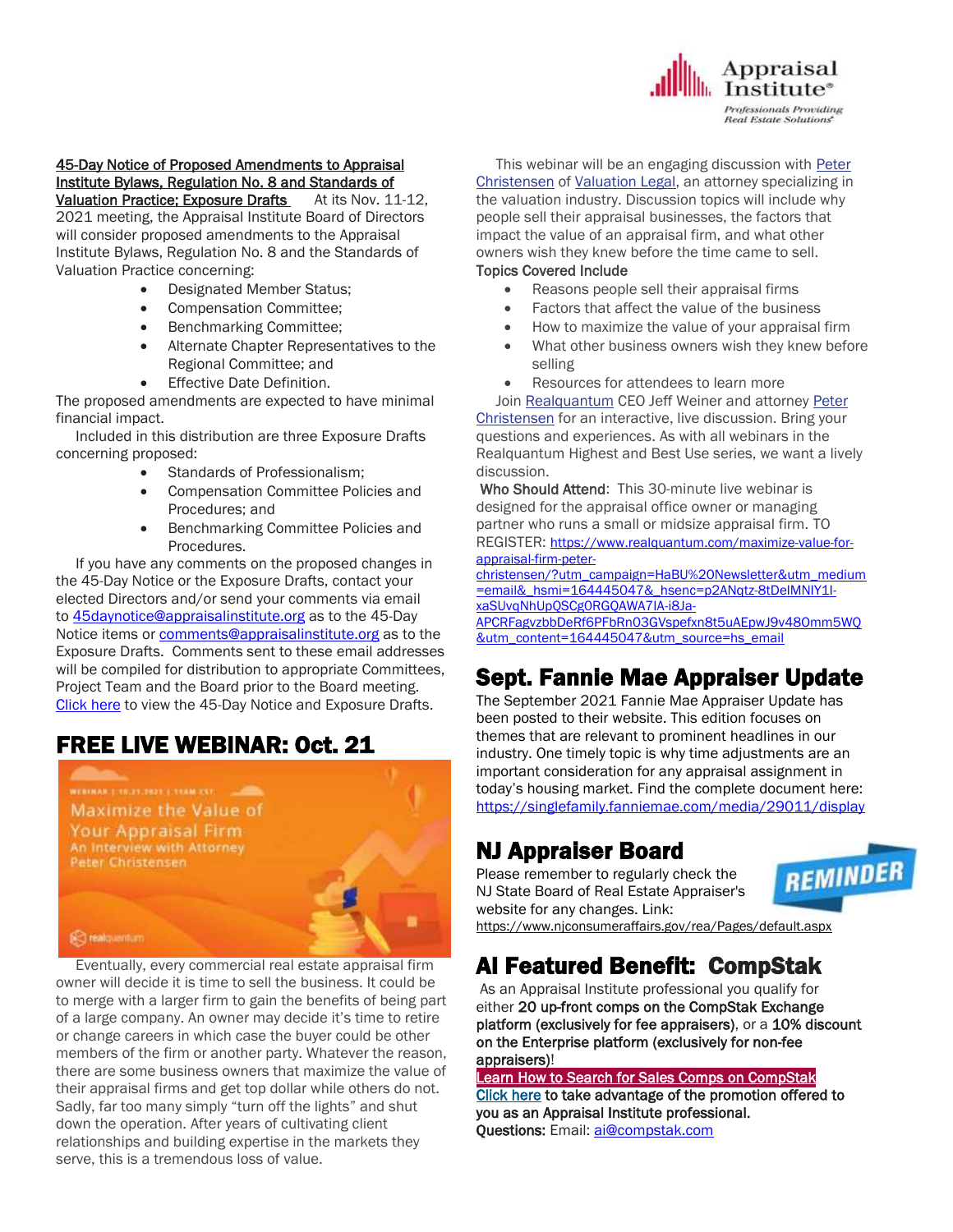

## Zoom Seminar with Maureen Sweeney, SRA, AI-RRS

Fifteen people attended our 7-hour seminar "Appraising" on September 10th. Many more seminar offerings are scheduled before the end of the year; make sure you are ready with your CE requirements to renew your license!



## FHFA Releases 2nd Q 2021 Foreclosure Prevention and Refinance Report

[https://www.fhfa.gov/Media/PublicAffairs/Pages/FHFA-](https://www.fhfa.gov/Media/PublicAffairs/Pages/FHFA-Releases-2nd-Quarter-2021-Foreclosure-Prevention-and-Refinance-Report.aspx)[Releases-2nd-Quarter-2021-Foreclosure-Prevention-and-](https://www.fhfa.gov/Media/PublicAffairs/Pages/FHFA-Releases-2nd-Quarter-2021-Foreclosure-Prevention-and-Refinance-Report.aspx)[Refinance-Report.aspx](https://www.fhfa.gov/Media/PublicAffairs/Pages/FHFA-Releases-2nd-Quarter-2021-Foreclosure-Prevention-and-Refinance-Report.aspx)

 The Federal Housing Finance Agency (FHFA) today released its second quarter 2021 [Foreclosure](https://www.fhfa.gov/AboutUs/Reports/ReportDocuments/FPR_2Q2021.pdf) Prevention and [Refinance](https://www.fhfa.gov/AboutUs/Reports/ReportDocuments/FPR_2Q2021.pdf) Report, which shows that Fannie Mae and Freddie Mac (the Enterprises) completed 217,020 foreclosure prevention actions in the second quarter of 2021, bringing the total number of homeowners who have been helped during conservatorships to 6.030 million.

 The report also shows that 47 percent of loan modifications completed in the second quarter reduced borrowers' monthly payments by more than 20 percent. The number of refinances decreased from 2.016 million in the first quarter to 1.614 million in the second quarter.

 The Enterprises' serious delinquency rate dropped from 2.48 percent to 1.99 percent at the end of the quarter. This compares with 9.48 percent for Federal Housing Administration (FHA) loans, 5.02 percent for Veterans Affairs (VA) loans, and 4.03 percent for all loans (industry average).



## 25th Annual September Symposium! 3 CE hr 2-5pm Zoom Thursday, Oct. 7, 2021 *The Heart of the Assignment: A Solid Highest and Best Use Analysis!*

Discussion of Comparative Zoning and the Ideal Improvement, Importance of Comparative Land Values, Costs, Time and Risk, Local Demographic and Economic Demand Trends, & Data Sources. *Yes, it is in October.*

*Yes, it is a shortened version of our annual event. Yes, it is once again virtual on Zoom, not in person. But NOTHING is normal right now!!!! So this event falls right into line with the current state of the world!*

\$55 member/\$65 non-member

[https://ai.appraisalinstitute.org/eweb/DynamicPage.aspx?](https://ai.appraisalinstitute.org/eweb/DynamicPage.aspx?webcode=AIChapterRegistration&Reg_evt_key=F598E271-CCC4-4A32-A112-46BDC53E7C0D&goback=0) [webcode=AIChapterRegistration&Reg\\_evt\\_key=F598E271-](https://ai.appraisalinstitute.org/eweb/DynamicPage.aspx?webcode=AIChapterRegistration&Reg_evt_key=F598E271-CCC4-4A32-A112-46BDC53E7C0D&goback=0) [CCC4-4A32-A112-46BDC53E7C0D&goback=0](https://ai.appraisalinstitute.org/eweb/DynamicPage.aspx?webcode=AIChapterRegistration&Reg_evt_key=F598E271-CCC4-4A32-A112-46BDC53E7C0D&goback=0) 



*"In the entire circle of the year there are no days so delightful as those of a fine October." – Alexander Smith* 

## Three Quarters of Millennials Would Consider a 3D Printed Home, According to Realtor.com® Survey

Major selling points include affordability, energy efficiency and resistance to natural disasters [https://news.move.com/2021-08-20-Three-Quarters-of-](https://news.move.com/2021-08-20-Three-Quarters-of-Millennials-Would-Consider-a-3D-Printed-Home,-According-to-Realtor-com-R-Survey)[Millennials-Would-Consider-a-3D-Printed-Home,-](https://news.move.com/2021-08-20-Three-Quarters-of-Millennials-Would-Consider-a-3D-Printed-Home,-According-to-Realtor-com-R-Survey) [According-to-Realtor-com-R-Survey](https://news.move.com/2021-08-20-Three-Quarters-of-Millennials-Would-Consider-a-3D-Printed-Home,-According-to-Realtor-com-R-Survey)

 3D printed home technology has hit the mainstream, with builders claiming these homes can be built in half the time and for half the cost. But will people actually buy them? A new survey from Realtor.com® found that 66% of all consumers and 75% of millennials would consider living in a 3D printed home. The survey also found that 30% of all respondents and 43% of millennials think that 3D printed homes will replace traditional methods of homebuilding.

 The survey of 3,026 consumers, which was conducted online by HarrisX in July 2021, found that 42% have heard about 3D home printing technology. That number was